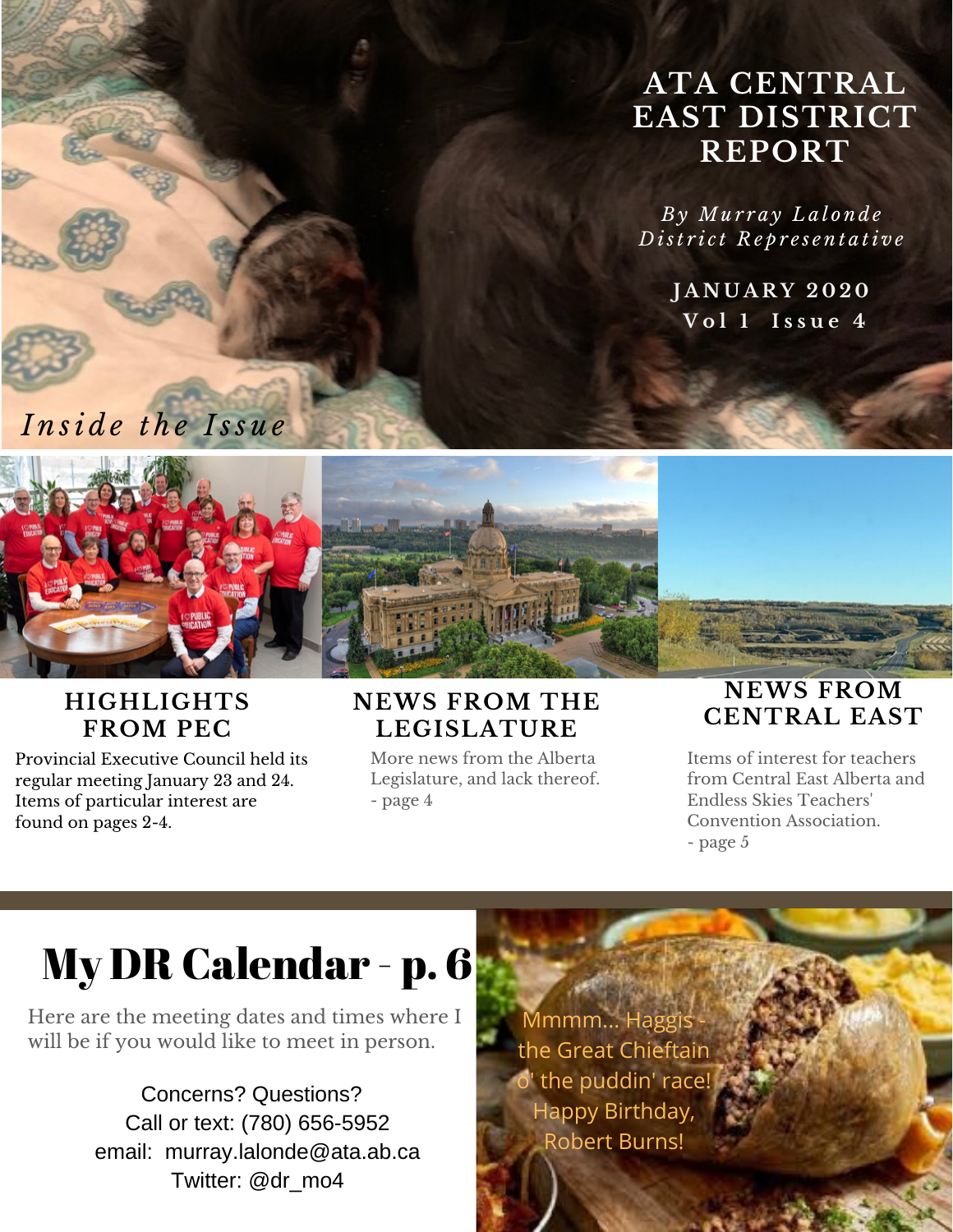# **HIGHLIGHTS FROM PEC**

#### Central Table Bargaining 2018

On January 10, the Arbitrator's decision was released for the 2018-2020 Central Table Collective Agreement. Two more years of zero. This means no salary increases in 7 of the last 8 years. We asked for 3% retroactive to April and 3% retroactive to September 1, while TEBA and the government asked for a 2% rollback. We had a fantastic case, built by our economist Neil Hepburn, showing that Alberta teachers are actually the 9th best paid teachers in Canada when you compare us to other teachers, university trained careers, and cost of living across Canada.

### Central Table Bargaining 2020

Your Central Table Bargaining Committee (CTBC) consists of 5 members of Provincial Executive Council (PEC) as well as Teacher Welfare staff from Barnett House. You can be assured that we will build a strong case for bargaining, based on ATA members' wishes from the survey that we will roll out at the beginning of March. PEC, Teacher Welfare Services Committee (TWSC), and the Bargaining Advisory Committee (BAC) are the provincial ATA equivalent of your local ATA's Teacher Welfare Committee (TWC), while the CTBC is the Negotiating SubCommittee (NSC). As much as the Alberta government tries to convince us, WE ARE NOT IN A RECESSION! Alberta's economy is actually doing well, and teachers are long overdue for gains in collective bargaining.

#### Alberta Teachers' Retirement Fund

The ATRF has announced that, due to strong investment returns and prudent management, our contribution rate will decrease effective Sept 1! KIND! Please see the ATRF's website for more information (atrf.com).

More glorious news: 50 ATRF employees were given continuous employment contracts when the funds are transferred to AIMCo! Their employment uncertainty is gone!

I have heard members' concerns about our pension changing from a defined benefit to a defined contribution pension. Also, what is the difference?

We have a defined benefits pension in which we will receive a specified pension payment for the rest of your (and/or your partner's) life, depending on which of the 3 options you choose. Defined contribution is a pension payment based on how much you and your employer contributed to the pension and how much the money grew over time (your personal pension fund may run out before you pass away). We want to keep our pension the way it is. #HandsOffMyPension

#### ATA Budget Planning

The Budget Committee was hard at work in the first half of the year, and PEC approved the proposed budget to be taken forward for approval at the Annual Representatives' Assembly (ARA) in Calgary on the May long-weekend. Due to increased costs to land taxes, insurance, legal fees, and other costs, we will need to have a membership fee increase just to hold the status quo. Much time was spent at PEC to pare down the expenses, but will need to increase the fee by \$8 per month, pending ARA approval.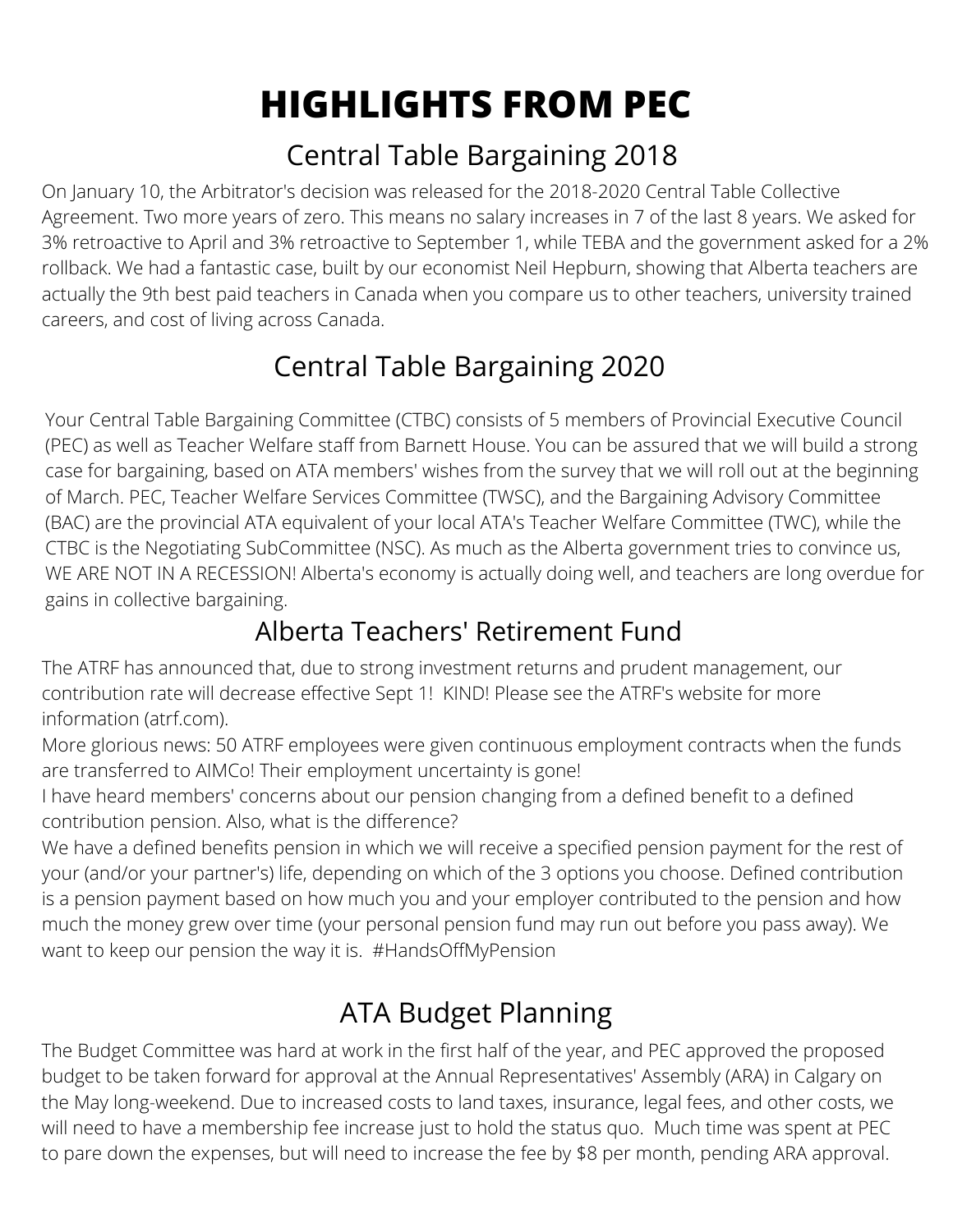#### Code of Professional Conduct

It is highly advised for ATA members to review the Code of Professional Conduct on a regular basis. Teachers are teachers 24 hours a day, every day of the year. Even if a teacher is acting as a parent, they must abide by "the Code". Failure to do so tarnishes our profession, damages the lives of all involved, and is very costly to the teacher and our Association. All decisions of the Professional Conduct Committee and Professional Conduct Appeal Committee are finalized at PEC.

I will feature one article of interest in this and future DR reports, and remind you that I am not an expert in this field (call Member Services at 1-800-232-7208). I would like to start with Article 14:

"The teacher, when making a report on the professional performance of another teacher, does so in good faith and, prior to submitting the report, provides the teacher with a copy of the report, subject only to section 24 of the Teaching Profession Act."

Basically, you have to follow the proper chain of command. If you have a concern regarding another teacher, in your school or not, you must first let that teacher know (in writing) your concerns and reasons for reporting them. You must only report to a person in authority, such as your school-based administrator (if you are reporting your school's principal, you must provide that principal with a written copy of the report, and report to nobody of less or equal authority... the report must only go up the chain of command). **Your ATA School Representative CANNOT act as ATA defence in any discipline issue.** Failure to follow Article 14 will land you or your colleagues with charges of unprofessional conduct. REMEMBER: when in doubt, call Member Services at 1-800-232-7208. Being proactive by calling ATA MS may save you a lot of unforeseen grief.

#### ASEBP

There are some wonderful new resources from ASEBP and Homewood Health. At the last Teacher Welfare Services Committee meeting, we were presented with a couple of pamphlets which are made available to you as well. Once you have registered for a personal account at Homeweb.ca, you will be able to view various resources. One pamphlet is titled "A Helping Hand for New Parents", with topics including:

- 1. New Parent Support (Life Smart Program) found on the web at bit.ly/homeweb11
- 2. Preparing for Life and Work after a Baby bit.ly/homeweb12
- 3. Single Parenting bit.ly/homeweb13
- 4. Childcare Resource Locator bit.ly/homeweb10

Many more topics can be found on their website homeweb.ca, including "Coping With Loss", "Experiencing a Community Based Natural Disaster", and "10 Steps to Achieving Work-Life Balance". You can even find a link to online secure and private counselling services.



### Show Your Pride

This is the newest decal produced by the ATA in support of public education (public, separate, and francophone schools). Please see your School Rep for information on how to order your free decals. They are non-permanent, so I safely placed mine on my laptop, while others placed them on their vehicles (but I can't be responsible for ruining the paint job :-) You may even want to ask business owners to display them in the windows.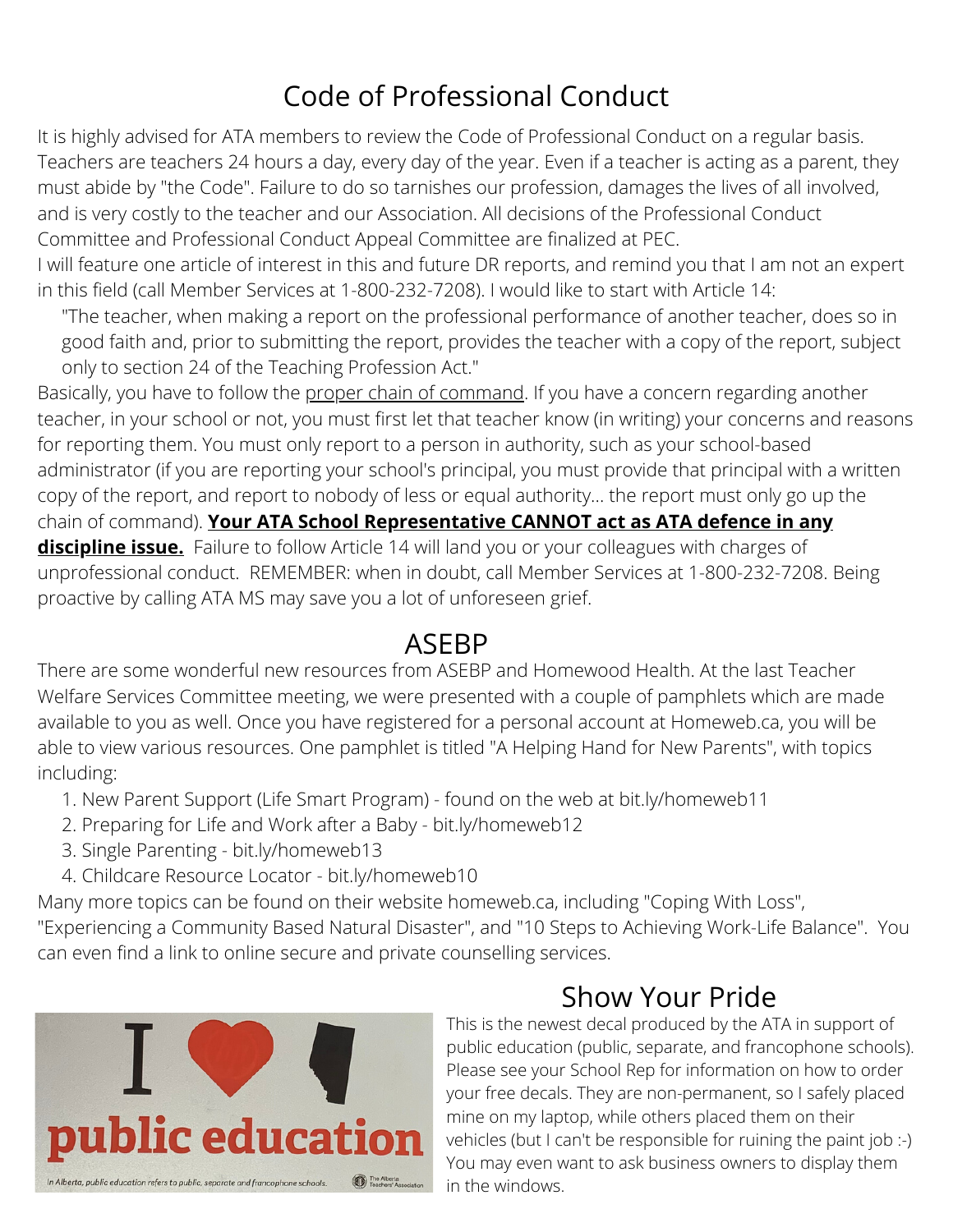

A lot of teachers have been asking for talking points that they can use for their own information and to be armed with when defending their interests in public education and the ATA. You will find these quick reads on the ATA website by following these clicks: teachers.ab.ca  $>$  MY ATA (across the top)  $>$  Talking Points (scroll down to bottom).

#### "You say you want a Resolution..."

"... we all want to change the world." Sorry, this is another of my poor attempts at humour, but I do like this one. Sometimes, I tell dad jokes, and sometimes he laughs at them.

The Resolutions Committee is receiving final edits from staff and other committees, and will finalize the wording for resolutions to go to ARA this May. You can expect to read the resolutions put forward from locals and PEC in a near future edition of the ATA News.

### Red For Ed Campaign

Join the ATA in campaigning for Public Education in Alberta, Ontario, and around the world by wearing red on Fridays. Ontario teachers are on strike and need all the support they can get. If you don't have any red clothing, make and wear a red ribbon. Take a photo and send it to your favourite social media platform and use the hashtag #RedForEdAB. NO CUTS TO EDUCATION!



#### News From the Legislature



...or perhaps lack thereof. Minister of Education Adriana LaGrange asked for Albertans to complete a survey regarding their "Choice in Education". The report on this survey has yet to be released. We have been patiently awaiting these results, and have directly asked the Minister for the results. We are at the point of "FOIPP"ing the results, wondering if the government did not receive what it was hoping for. We know that voucher systems have failed, and that our public education system is producing world-leading results. The provincial budget is expected to be announced in mid-February, so hopefully the Choice in Education survey has influenced an education-favourable budget.

Along with this, we have been waiting for the Curriculum Advisory Panel to release their recommendations. Well, as I am trying to finalize this DR Report, emails and news releases keep popping up. An email came to me today (Jan 29), stating that the panel's full report is available online.

We are disappointed that the Ministry of Education released the report early to other agencies, but left the ATA to fend for ourselves. If it wasn't for the media, we would not have known that the report was released today. This is yet another example of how teachers are not being consulted by the Alberta government. Please know that we are eager to provide teachers a commentary on these results. However, the ATA is unable to provide comments on the curriculum review report until we receive a copy.

A new Deputy Minister of Education has been appointed. Andre Corbould, (former) Deputy Minister of Agriculture, replaces Curtis Clarke. Mr. Corbould, or rather Brigadier General (ret.) Corbould, spent 28 years in the Canadian Armed Forces. Welcome, Mr. Corbould; we look forward to working with you to support public education and advancing the concerns of Alberta's teachers.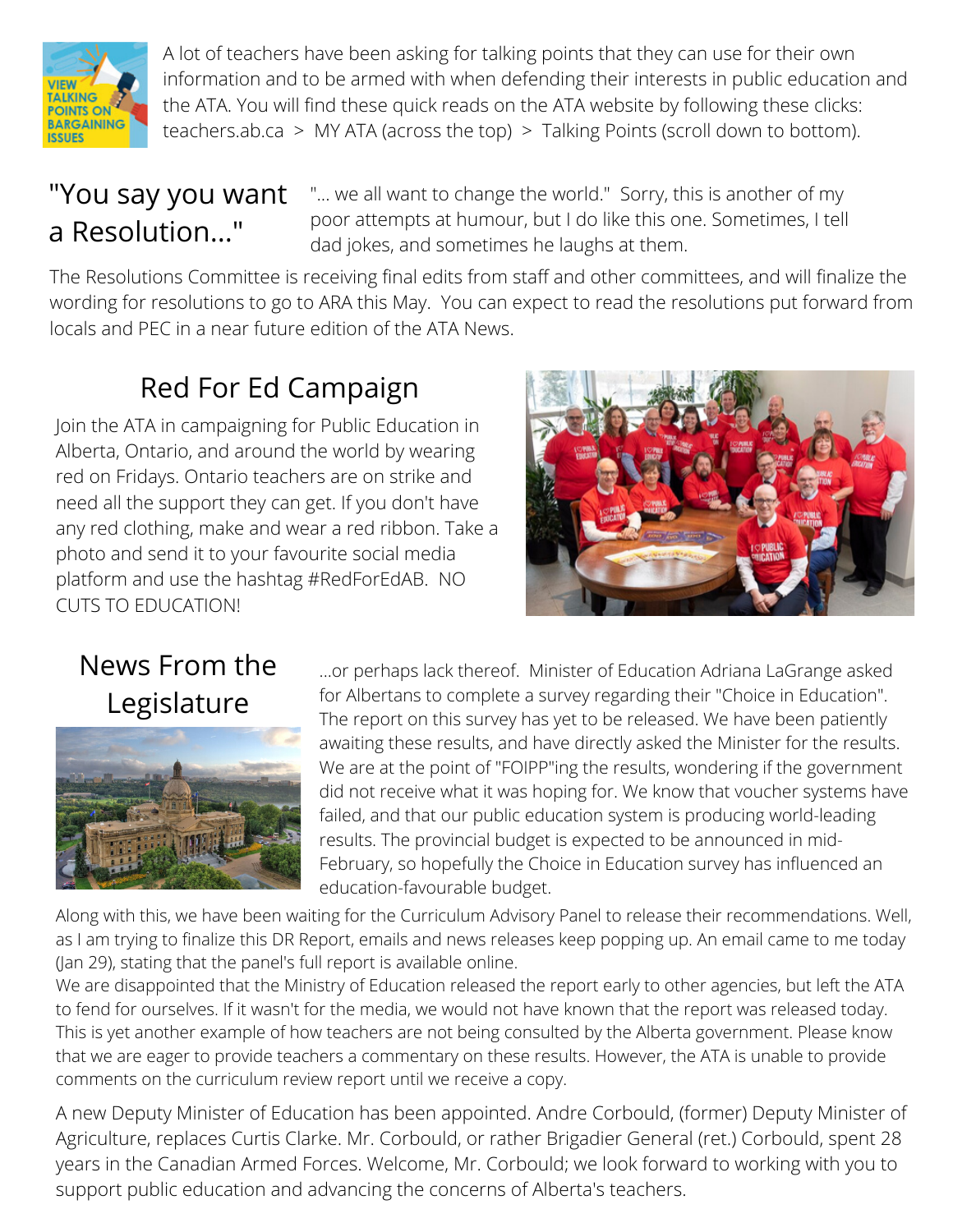#### Parent Letter Writing Campaign ESTCA Preparations

Dear MLA,

#### My classroom concerns are ...



The ATA is still asking all teachers to take a few minutes to write their classroom concerns letter. Even if you have already done one, we need a lot more. This is a fantastic way for teachers to get involved in a political engagement campaign.

The reason this letter looks a bit different is that this s the Parent Letter Writing Campaign form. We need to get our parents involved, knowing that this govt loves the Grassroots Movement. These forms were copies to get your parents involved. Remind them that the ATA is a non-partisan association, and fight for Public Education, sincerely.

no matter which political party forms the govt.

#### #MyClassSizeIs #AbEd

 $\circledcirc$ 

The Endless Skies Teachers' Convention is being held at the Edmonton Convention Centre, Feb. 13 and 14.

Check out "Sched" and social media for updates to the convention: ESTCA\_ATA Use Sched to sign up for your sessions so that the organizers can shuffle the rooms around according to popularity of the session. estca.teachers.ab.ca

The Blood Donor Clinic spots are almost full! Thank you to all who are giving the gift of life!

Please remind your new teachers and student teachers about expectations on them re: attendance at convention and alternate PD.





These are a couple of photos I took of the beauty I see in my travels of the Central East district. Actually, I didn't have to go far for either photo. At left is a photo of my house the day after a major fog and snowfall. Above is my drive home on the same day (my house is just over that there hill).